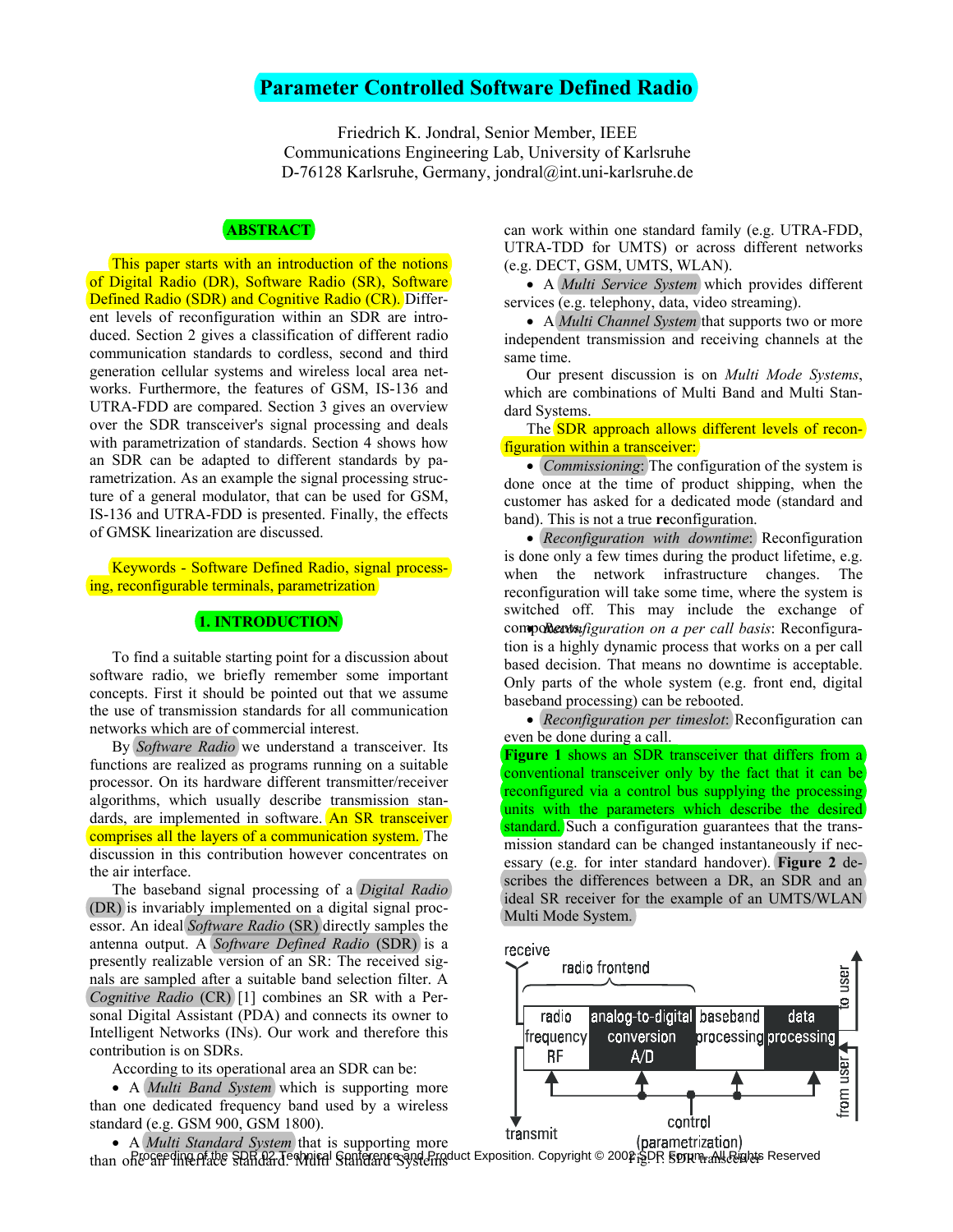The rest of the paper is organized as follows: Section 2 gives a classification of different radio communications standards to cordless, second and third generation cellular systems and wireless local area networks. The features of GSM, IS-136 and UTRA-FDD are compared. Section 3 gives an overview over the SDR transceivers' signal processing and deals with parametrization of standards. Section 4 shows how an SDR can be adapted to different standards by parametrization. As an example the signal processing structure of a general modulator, that can be used for GSM, IS-136 and UTRA-FDD is presented. Finally, the effects of GMSK linearization are discussed.



Fig. 2. UMTS/WLAN Multi Mode receivers

## **2. STANDARDS**

Standards are defined to make systems that serve specific applications employable for mass markets. The most important mobile communication standards used in Europe are briefly described in the following paragraphs.

### *Cordless Phone*

DECT (Digital Enhanced Cordless Telecommunications) provides a cordless connection of handsets to the fixed telephone system for in house applications. Its channel access mode is FDMA/TDMA and it uses TDD. The modulation mode of DECT is GMSK with a bandwidth time product  $BT = 0.5$ . The transmission is protected only with a CRC.

*Cellular Systems* 

GSM (Global System for Mobile Communication) is presently the most successful mobile communications standard worldwide. Channel access is done via FDMA/TDMA and GSM uses FDD/TDD. The modulation mode of GSM is GMSK with a bandwidth time product  $BT = 0.3$ . Error correction coding is done by applying CRC as well as a convolutional code. GSM was originally planned to be mainly a voice communication system, but with its enhancements HSCSD, GPRS or EDGE it becomes more and more a data system too. In Europe GSM systems are operating in the 900 MHz

1800). The North American equivalent of GSM is IS-136. Also IS-95, a second generation CDMA system, as well as GSM 1900 are widely used in the US. UMTS (Universal Mobile Communication System) is the European version of the third generation family of cellular standards within IMT-2000. One of the differences with respect to second generation systems is that third generation systems are mainly developed for data (multi media) transmission. UMTS applies two air interfaces: UTRA-FDD and UTRA-TDD according to the duplex modes used. The channel access mode is CDMA and CRC, convolutional codes and even turbo codes [2] are employed for error protection. The basic data modulation is QPSK. Furthermore, it should be mentioned that one mobile user within an UMTS-FDD cell can occupy up to seven channels (one control and six transport channels) simultaneously.

#### *Wireless Local Area Networks (WLANs)*

Today IEEE-802.11b is the most successful WLAN standard in Europe. It is expected that IEEE802.11a and HiperLAN/2 will be the future generation systems in this area. If one of these WLAN standards is to be implemented into an SDR it should be recognized that its modulation mode is OFDM. It should be pointed out that there are major efforts towards the development of joint UMTS/WLAN systems which use an SDR approach.

In the further discussion in this contribution we concentrate on the development of an SDR that employs the cellular standards GSM and UMTS. To show that SDR is a globally important development we additionally include the American IS-136 system. IS-136 is a cellular system that is in some sense equivalent to the European GSM. Its access mode is FDMA/TDMA and it uses FDD/TDD (like GSM). The modulation mode of IS-136 is π*/4*-DQPSK. For error protection CRC and convolutional codes are employed.

To have a sound basis for the description of an SDR that is switched between different standards the most important features of the GSM, IS-136 and UTRA-FDD air interfaces are summarized in **table I**.

#### **3. MOBILE TERMINAL**

The general structure of an SDR Terminal was already given in **figure 1**. Here we are going to discuss the SDR mobile transceiver structure a little bit more detailed. The main processing modules of an SDR terminal are the radio frequency (RF) unit, the analog-to-digital (A/D) unit, the baseband processing and the data processing.

#### *3.1 Signal Processing*

The first main step within the receiver branch is to convert the analog (reception) RF antenna signal into its complex baseband representation. This transformation is performed in the analog frontend that encloses the RF and the A/D units. Several solutions for the transformation of the antenna signal into its complex baseband representation are possible: Superhet, superhet combined with bandpass subsampling, low IF or zero IF receiver. It

(GSM Proceeding vailth as Din the Td&MicaVCharlecepicen and SM duct Exposition. GonNright @120021nDBr Frecupie All Rights Reserved is DR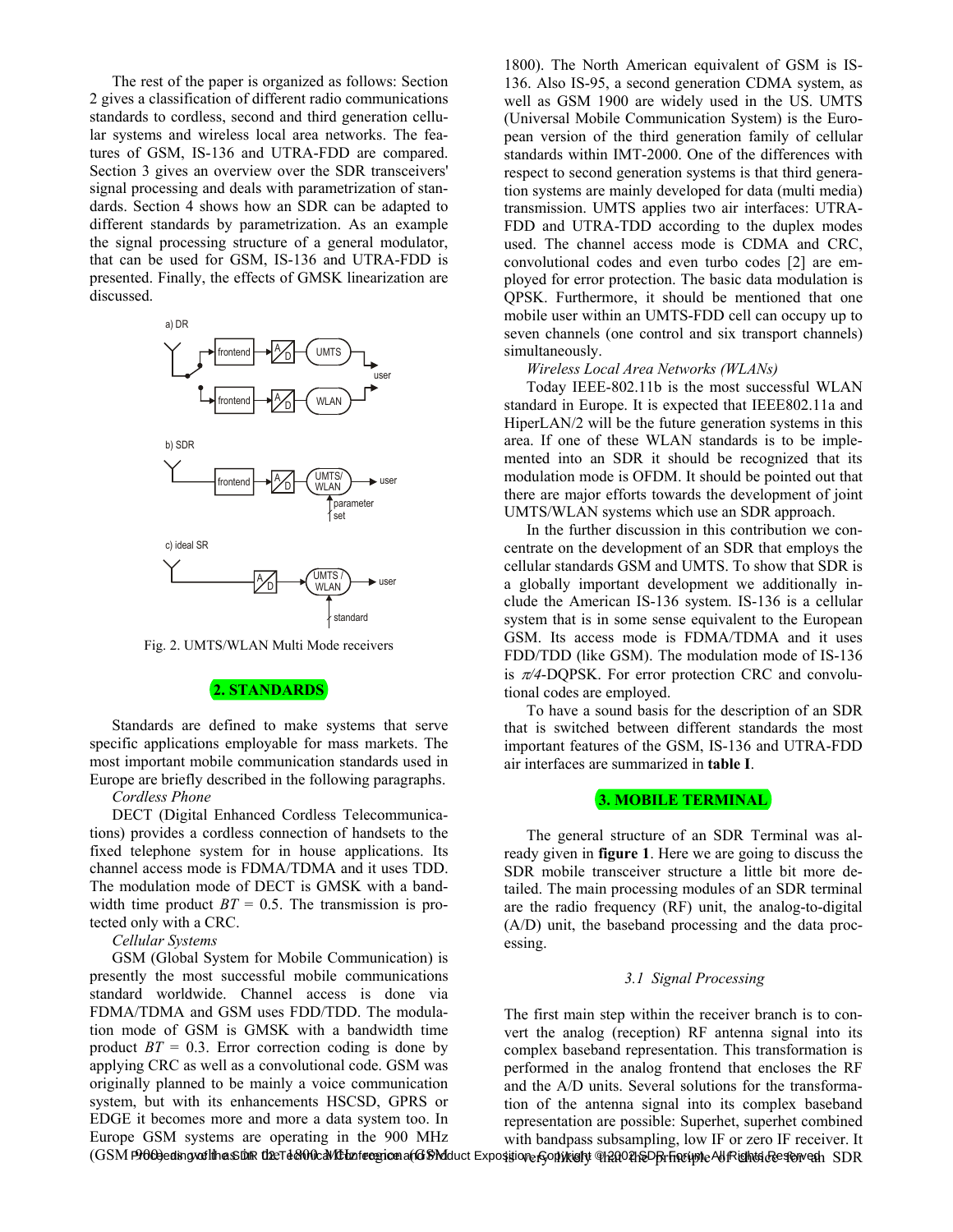### TABLE I

|                             | <b>GSM</b>            | $IS-136$                   | <b>UTRA-FDD</b>                                       |
|-----------------------------|-----------------------|----------------------------|-------------------------------------------------------|
| channel spacing             | $200$ kHz             | $30$ kHz                   | 5 MHz                                                 |
| access mode Direct          | <b>FDMA/TDMA</b>      | <b>FDMA/TDMA</b>           | Direct Sequence (DS) CDMA                             |
| duplex mode                 | FDD/TDD               | FDD/TDD                    | <b>FDD</b>                                            |
| users per carrier frequency | 8                     | 3                          |                                                       |
| net data rate               | $13$ kbit/s           | $7.95$ kbit/s              | 8 kbit/s to 2 Mbit/s                                  |
| modulation mode             | <b>GMSK</b>           | $\pi$ /4-DQPSK             | <b>OPSK</b>                                           |
| channel coding              | CRC,<br>convolutional | CRC,<br>convolutional      | convolutional, turbo, CRC<br>coding with interleaving |
| symbol duration             | $3.692 \,\mu s$       | $41.14 \,\mu s$            | depends on the spreading factor                       |
| bits per burst (slot)       | 156.25                | 324                        | depends on the spreading factor                       |
| burst (slot) duration       | $576.9 \,\mu s$       | $6.67 \text{ }\mu\text{s}$ | $667 \,\mathrm{\mu s}$                                |
| frame duration              | $4.62$ ms             | $40 \text{ ms}$            | $10 \text{ ms}$                                       |
| channel bit rate            | 270.833 kbit/s        | $48.6$ kbit/s              |                                                       |
| maximum cell radius         | 35 km                 | $20 \mathrm{km}$           | few kilometers                                        |
| user specific signatures    |                       |                            | OVSF codes                                            |
| spreading factor            |                       |                            | $2^k$ ; k=2,3,,8; 512 downlink only                   |
| chip rate                   |                       |                            | 3.84 Mchip/s                                          |

filtered and then amplified. Following a two way signal splitter, the next processing step is an analog mixing with the locally generated RF frequency in the inphase (I) path and with the locally generated RF frequency phase shifted by  $-\pi/2$  in the quadrature (O) path. Afterwards the I and Q components of the signal are lowpass filtered and A/D converted. The sampling rate of the A/D converters should be fixed for all signals and has to be chosen in such a way that the conditions of Shannon's sampling theorem are fulfilled for the broadest signal to be processed. Within the baseband processing unit the signal is shaped according to its bandwidth first. The next step is the adaptation of the sampling rate to the signal's standard [3].



Fig. 3. SDR radio frontend, receiver branch

The reason for the sampling rate adaptation is that the signal processor should work at the minimum possible rate. For a given standard this minimum rate depends on  $f_c = I/T_c$ , the symbol or chip rate, respectively. Usually a

signal processing where, after the precise synchronization, the sampling rate may be reduced by another factor of 4. If the fraction of the sampling rates at the resampler's output and input is rational, the sampling rate adaptation can be implemented by an increase of the sampling rate followed by an interpolation lowpass filter and a sampling rate decrease. The whole procedure is a cascade of interpolation and decimation. If the interpolation lowpass is realized by an FIR filter, the impulse response usually becomes quite long. The solution is to take the up and down sampling into account within the filter process: Since the upsampled signal is generated by the insertion of zeros, the processing of these zeros can be omitted within the filter. This leads to the polyphase structure of **figure 4**. Because different input/output ratios have to be realized, the number of filter coefficients to be stored may become large. If necessary a direct computation of the filter coefficients can be more efficient than their advance storage [3].

After sampling rate adaptation the signal is processed within the complex baseband unit (demodulation and decoding). This is discussed in some detail in section 4. The baseband unit hands over the decoded bits to the data processing unit. The SDR data processing within the higher protocol layers [4] is not considered in the present paper.

The transmission branch consists of the procedures inverse to that of the receiving branch. I.e. the signal to be transmitted is generated as a complex baseband signal, from which the real part is taken to be shifted to the (transmission) RF.

sampli**ng rate ding of the KDR 02 Technical Conference and Product** Exposition. Copyright © 2002 SDR Forum. All Rights Reserved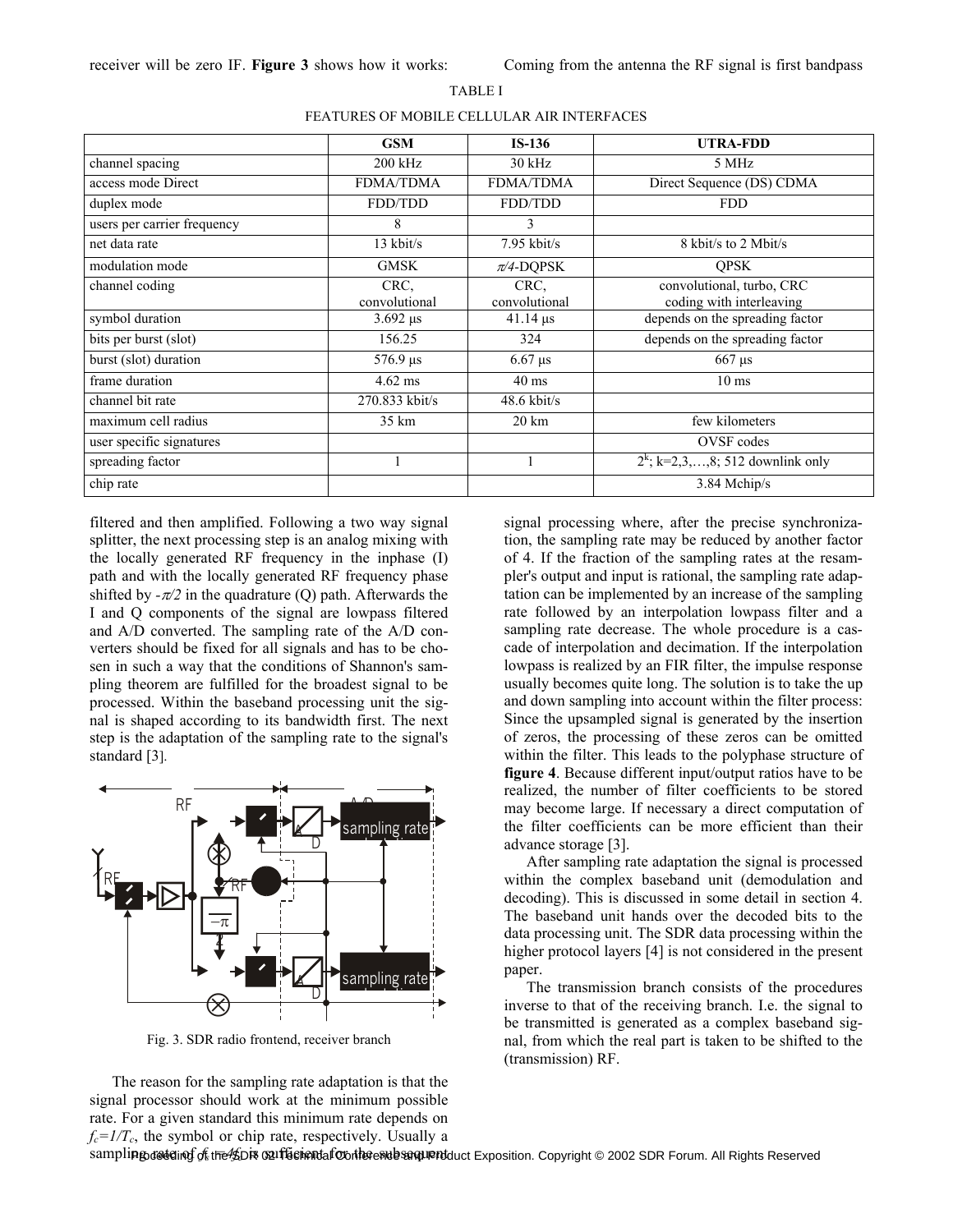

Fig. 4. Polyphase filter for sampling rate adaptation

#### *3.2 Parametrization*

For SDRs, adaptability means that the radio is able to process signals of different standards. One method to achieve adaptability is parametrization of standards.

As a communication standard we define a set of documents that describe the functions of a system in such a way that a manufacturer can develop terminals or infrastructure equipment on this basis. Standardization is one necessary condition to make a communication system successful on the market as exemplified by GSM. Standardization grasps all kinds of communication networks. Here we concentrate on *cellular mobile* systems.

Of course a standard has to contain all the functions of a system, especially for a mobile system at least the air interface as well as the protocol stack have to be specified. For our further discussion we focus on air interfaces and use the *notion of standard* more or less as a synonym to *air interface*.

Parametrization means that every standard is looked upon as one member of a family of standards [5]. The signal processing structure of the family is then developed in such a way that this structure may be switched by parameters to realize the different air interfaces.

## **4. ADAPTATION BY PARAMETRIZATION**

In the following discussion we are going to describe how an SDR, that can be adapted to different communication standards by parametrization of its signal processing unit, may be developed [6]. In our example we are going to discuss the air interfaces GSM, IS-136 and UMTS-FDD. The main features of these standards were reviewed in **table 1**.

Of course there are substantial differences between the second generation TDMA standards GSM and IS-136 on the one hand and the third generation CDMA standard UMTS-FDD on the other. Within UMTS-FDD spreading at the transmitter and despreading at the receiver have to be realized additionally. Looking at the signal processing chains we remark that the error correcting codes of all the second generation standards are very similar: A combination of block codes for the most important bits and a convolutional code for the larger part of the voice bits is applied. Channel coding for data transmission is done by a powerful convolutional code. UTRA-FDD as a third generation air interface offers net data rates of up to 2 Mbit/s and guarantees BERs of up to  $10^{-6}$  for specific applications. To reach these BERs turbo codes are employed. Of course within an SDR they have to be integrated into a general encoding/decoding structure. If UTRA-FDD supports voice transmission, error protec-

development of a general encoding/decoding structure is essentially a matter of diligence, we are going to discuss the construction of a general modulator structure in greater detail.

#### *4.1 A general modulator*

The modulation modes of the air interfaces GSM, IS-136 and UTRA-FDD are GMSK, π*/4*-DQPSK and QPSK, respectively. Moreover, the UTRA-FDD signal is directly spread with a chip rate of 3.84 Mchip/s. QPSK and  $\pi/4$ -DOPSK are linear modulation modes while GMSK is non linear. One of our goals was to derive one modulator structure that can produce the signals of all the standards under investigation. Therefore we proposed the implementation of the linearized GMSK into an SDR.



Fig. 5. Gaussian impulse formers (dependence on the *B·T* product)

MSK is a two frequency shift keying with modulation index  $h = 0.5$ . If the rectangular impulse former of the (linear) MSK is replaced by the Gaussian shaped impulse former  $g_{GMSK}(t)$ , the (non linear) GMSK results. The application of  $g<sub>GMSK</sub>(t)$  leads to a bandwidth reduction but at the same time causes inter symbol interference (ISI) (c.f. **figure 5**). ISI or equivalently the bandwidth reduction depends on the bandwidth-time product *BT*. Within GSM *BT* is defined to be *BT =* 0.3, that leads to a considerable bandwidth reduction but at the same time the implementation of an equalizer at the receiver becomes necessary because of ISI. **Figure 6** shows the Power Spectrum Densities (PSDs) of GMSK signals for different *BTs*.



tion isPproaadied ඡ∮he SRR 03|Teromidal GdeferBeca asd Pheduct Exposition. Copyright © 2002 SDR Forum. All Rights Reserved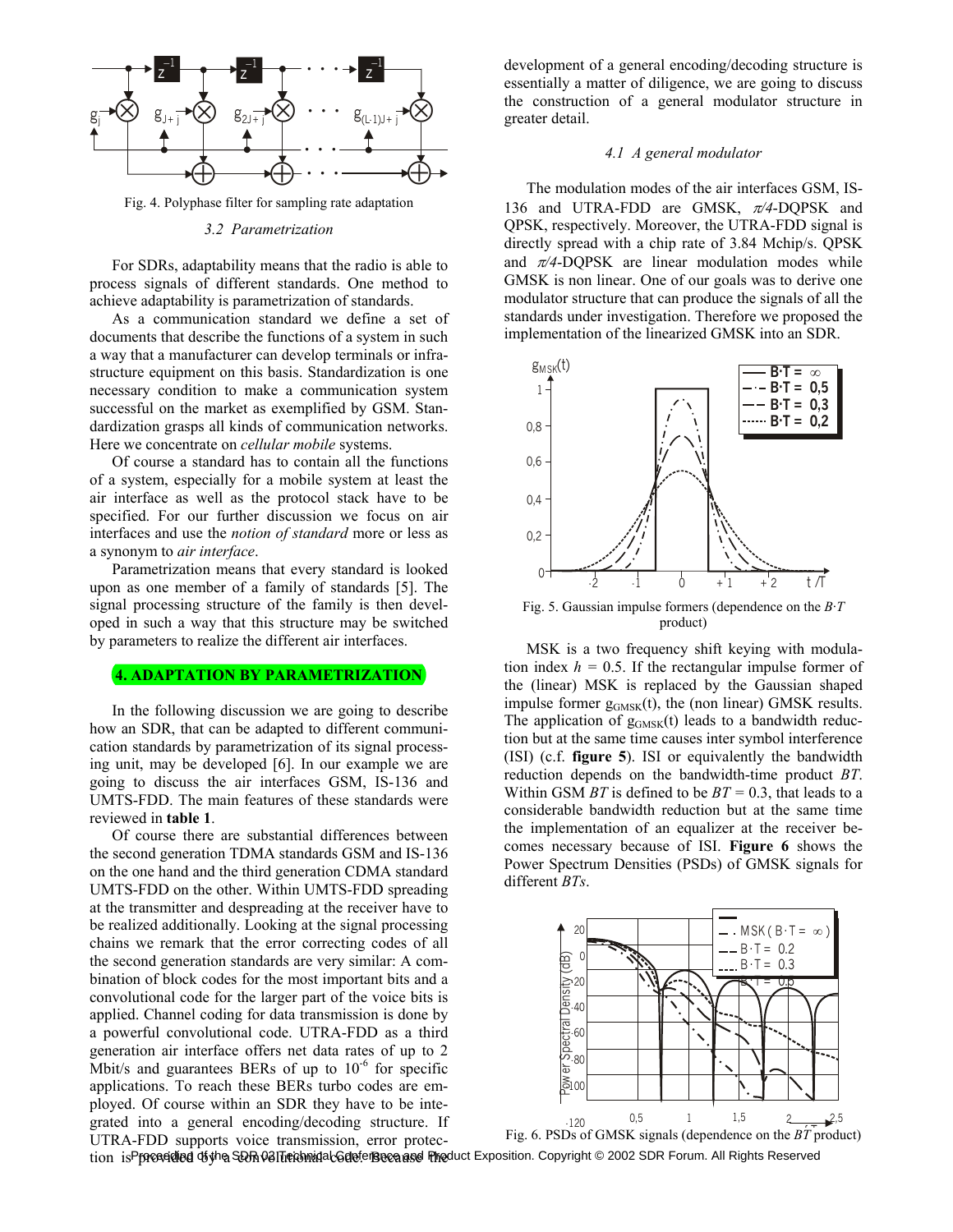In the complex plane, the n-th symbol  $d_n$  to be transmitted leads to a phase rotation that has to be added to all the phase rotations of all previous symbols. For MSK the complex pointer rotates within one symbol duration exactly by  $\pi/2$  or  $-\pi/2$ . For GMSK the complex envelop may be divided into a sum of two terms: The first one represents the linear, the second one represents the nonlinear part of the GMSK modulation [7]. The linear part carries about 99% of the signal's energy. Therefore a GMSK signal may quite well be approximated by its linear part. This means that in an SDR the transmitted symbols are formed by an impulse  $C_0(t)$ , that guarantees the linearity of the modulation method. Implementing this linearization, GMSK signals can be produced by a (linear) MPSK modulator. The structure of this general modulator, that is discussed together with its parametrization within the next paragraphs, is sketched in **figure 7**.

The general modulator is able to produce GSM, IS-136 and UMTS-FDD signals. Moreover, its architecture can be extended easily such that it may generate cdma2000 or UTRA-TDD signals too. For UTRA-FDD **figure 7** shows the uplink structure.

It should be noted here that GSM uses a differential precoding. For  $b_k \in \{0,1\}$  this precoding is defined by

$$
\beta_k = \beta_k + \beta_{k+1} \mod 2.
$$

The initial value  $b_{-1} = 1$  is given by the dummy bits that are transmitted before the first user bit, during the starting phase of a GSM burst.

The block **Precoder** within the modulator's block diagram is controlled by the parameters *BurstLength* and *Precoder\_On\_ off*.

During the next step the signal is NRZ coded, which for GSM leads to

$$
d_k = 1 - 2\beta_k.
$$

#### TABLE II

PARAMETERS OF THE FUNCTIONAL BLOCK MBIT2SYMBOL

| modulation mode | <b>ModulationNumber</b> |  |  |
|-----------------|-------------------------|--|--|
| <b>GMSK</b>     |                         |  |  |
| $\pi/4$ -DOPSK  |                         |  |  |
| PSK             |                         |  |  |
| dual QPSK       |                         |  |  |

The block **NRZ** is parametrized by *NRZ\_On\_Off*. For *NRZ* On Off = 1 a bit  $\beta = 0$  is transformed into a bit  $\gamma = 1$  and  $\beta = 1$  into  $\gamma = -1$ . *NRZ* On Off<sup> $\gamma = -1$  implies</sup> that  $\beta = 0$  becomes  $\gamma = -1$  and  $\beta = 1$  becomes  $\gamma = 1$ . *NRZ On Off* = 0 indicates that no transformation is performed.

The functional block **MBIT2Symbol** maps the bits onto complex symbols  $z_k$ . The modulation mode is determined via the parameter *ModulationNumber* (c.f. **table II**). Since several modulation modes need a memory, a starting state must be defined for them. In an UTRA-FDD uplink the control data and the information This modulation process may be interpreted as dual QPSK for which the serial/parallel conversion is achieved by directing *I\_Length* bits into the I branch and *Q\_Length* bits into the Q branch. These two parameters are not needed for the generation of GSM or IS-136 signals. A further option is to switch several DPDCHs onto the I and Q branches. These channels are indicated in **figure 7** by broken lines because this option is defined for the spreading factor  $N_s = 4$  only.

For UTRA-FDD the signal has to be spread. This operation is controlled by the parameter *Spreadingfactor*. The spreading sequences are stored in the transceiver's memory. For *Spreadingfactor* = 1 no spreading is performed. The subsequent weighting with the factors  $w_d$ and  $w_c$  as well as the complex scrambling are again necessary for UTRA-FDD signals only.

Finally the transmitted impulses are formed by an FIR filter that is specified by the parameter *Filter\_Number* (c.f. **table III**). For GMSK the impulse  $C_0(t)$  (linearization) is used here, for PSK modes root raised cosine roll-off filters are applied.

**Table IV** shows the parametrization of the general modulator for GSM, IS-136 and UTRA-FDD. For UTRA-FDD the burst length depends on the spreading factor. As an example *Spreadingfactor* = 8 was assumed in **table IV**. For the DPCCH *Spreadingfactor*  $Q = 256$  is used anyway.

#### *4.2 Effects of GMSK Linearization*

The linear approximation of GMSK causes a non constant amplitude of the transmitted signal. **Figure 8** shows the effect of GMSK linearization to the amplitude sketched in the complex signal plane for the bandwidthtime products  $BT = 0.5$  and  $BT = 0.3$  (GSM). It is evident that the effect of linearization is stronger for  $BT = 0.3$ . This can be explained by the fact that for  $BT = 0.5$  the GMSK modulation itself is "almost" linear and the effect remains minimal in this case. On the other hand it is the constant envelope that makes GMSK very attractive for mobile radio, since power efficient C-class amplifiers can be employed in this case without causing severe intermodulation products.



Fig. 7.General modulator structure

of the **firstΦiÞDC**IIthନeS&RfVanTaRehQrGhRancferenDEPPOQLPFpduct Exposition. Copyright © 2002 SDR Forum. All Rights Reserved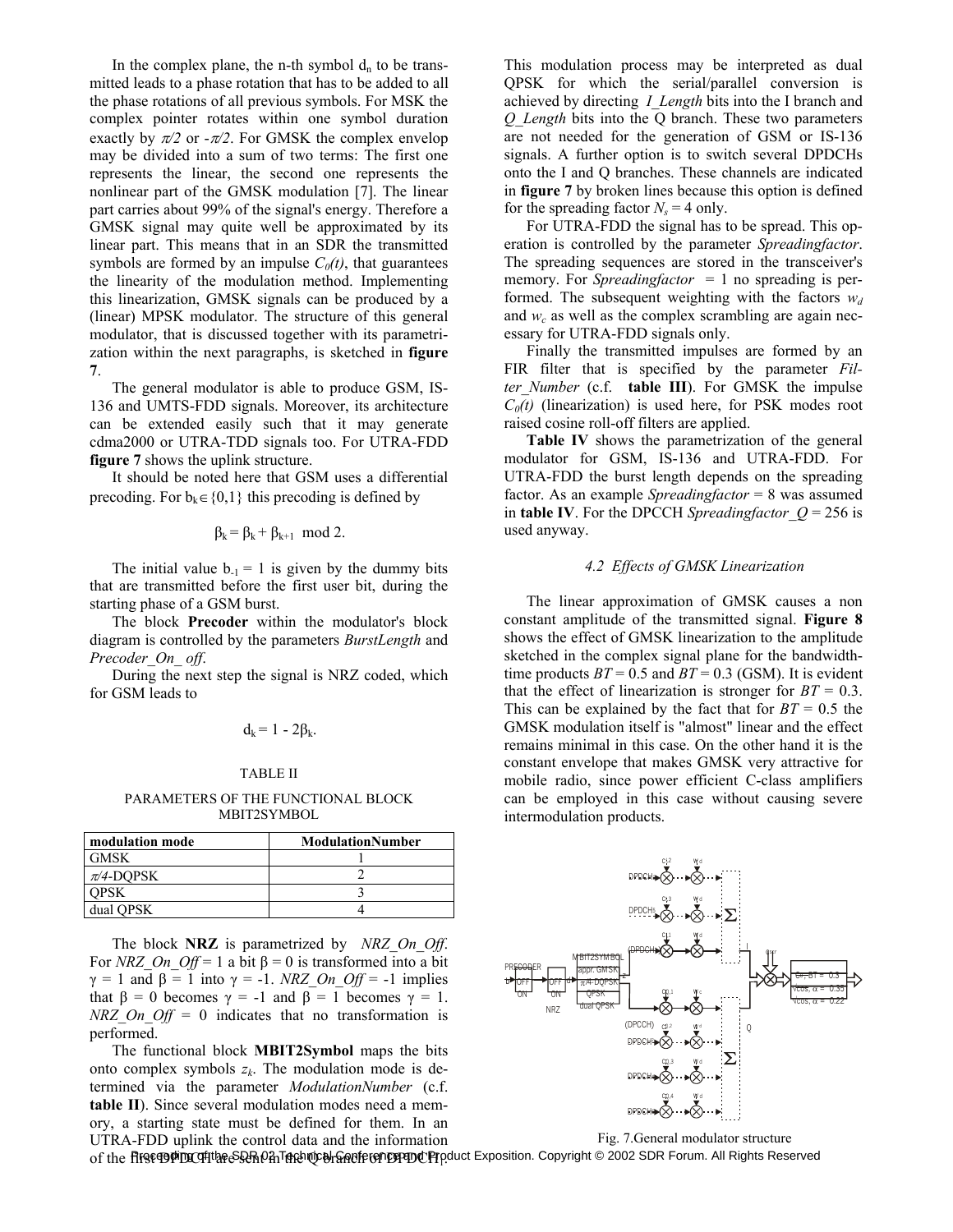We are now interested in the effects of GMSK linearization, if the corresponding signal is power amplified. For our simulations we used a power amplifier model described in [8], that approximates well the measured properties of a real GaAs FET (Gallium Arsenide Field Effect Transistor). In **figure 9** the PSDs of exact and linearized modulated GMSK signals are compared. Without non linear amplification the PSD of the linearized GMSK signal meets the spectrum mask given by the GSM standard better than the PSD of the exact GSM

# TABLE III

IMPULSE FORMING FILTERS

| <b>Filter Number</b> |
|----------------------|
|                      |
|                      |
|                      |
|                      |

signal does. If power amplification is applied the PSD of the linearized GMSK signal closely approximates the GSM spectrum mask in the region around  $\pm 350$  kHz from the carrier frequency. But the GSM standard is still met. Since within an SDR the final power amplifier has to meet the advanced demands of <sup>π</sup>*/4*-DQPSK and QPSK modulations, the linear GMSK approximation does not represent a loss in efficiency. For linear power amplifier characteristics we expect that the PSD of linearized GMSK signals meet the GSM standard's requirements closer than the amplifier used in our simulations does.



Fig. 8. Complex envelope of linearized GMSK signals

TABLE IV

PARAMETRIZATION OF THE GENERAL MODULATOR

| parameter         | <b>GSM</b> | $IS-136$ | <b>UTRA-FDD</b> |
|-------------------|------------|----------|-----------------|
| BurstLength       | 148        | 312      | 330             |
| Precoder On OFF   |            |          |                 |
| NRZ On Off        |            |          |                 |
| ModulationNumber  |            |          |                 |
| Spreadingfactor I |            |          |                 |
| Spreadingfactor Q |            |          | 256             |
| Filter Number     |            |          |                 |
| I Length          |            |          | 320             |
| O Length          |            |          |                 |



Fig. 9. PSDs, linearized vs. "pure" GMSK

Now we are going to discuss the effect which GMSK linearization has on the BER. Of course the BER heavily depends on the receiver algorithms as well as on the mobile radio channel. For GSM this channel usually is frequency selective. The GSM channel models acquired by COST 207 suppose a maximum multipath delay of 20 µs, corresponding to an ISI of 6 symbols. Since the equalizer and the channel estimation algorithms usually applied in the receiver are based on the model of a linearly modulated signal, the application of the linearized GMSK seems to be advantageous with respect to the bit error rate. In this consideration the non linear part of the GSM signal is looked upon as an interference term. The results of this discussion can be deduced from the simulation results of **figure 10**. The simulations were performed with the COST 207 channel models. The differences between exact and linearized GMSK almost vanish and cannot be detected if channel coding is applied, since the energy of the non linear part of the GMSK signal is very small compared with the rest. But it is very important that the linearization of the GMSK signal does not cause performance degradations.



Fig. 10. BERs, linearized vs. "pure" GMSK

#### **REFERENCES**

[1] J. Mitola, *Cognitive Radio - An Integrated Agent Architecture for Software Defined Radio*. Ph.D. Thesis, Department of Teleinformatics, Royal Institute of Technology, Stockholm (Sweden), 2000

[2] C. Heegard, S.B. Wicker, *Turbo Coding*. Boston 1999: Kluwer Academic Publishers

[3] T. Hentschel, G. Fettweis, *Sample Rate Conversion for Software Radio*. IEEE Communications Magazine, 38(8): pp. 142 - 150, August 2000

Proceeding of the SDR 02 Technical Conference and Product Exposition. Copyright Cocedings of the 1st Karlsruhe Workshop on Software<br>Proceeding of the SDR 02 Technical Conference and Product Exposition. Karlsruhe (Germany), [4] M. Sieber, *Design of a Generic Protocol Stack for an Adaptive*